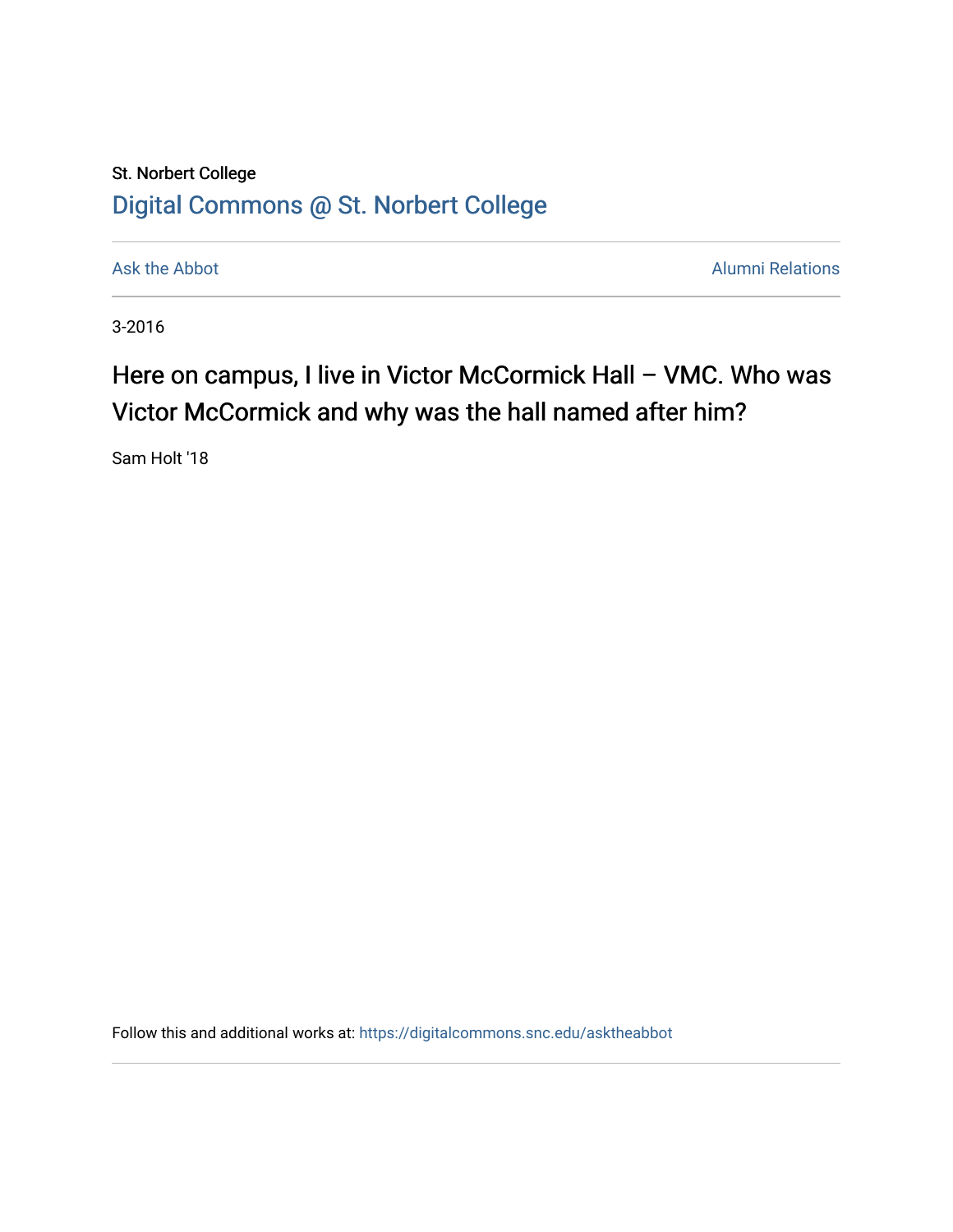

[Academics](https://www.snc.edu/academics) [Admission](https://www.snc.edu/admission) [Campus Life](https://www.snc.edu/campuslife) [Living Norbertine](https://www.snc.edu/livingnorbertine) [Athletics](https://www.snc.edu/athletics) [About](https://www.snc.edu/about)

Q

Giving

to SNC

[Alumni](https://www.snc.edu/alumni/)  $\geq$  [Ask the Abbot](https://www.snc.edu/alumni/abbot/)  $\geq$  March 2016 A

### [Alumni](https://www.snc.edu/alumni/index.html)

[Events & Reunions](https://www.snc.edu/alumni/event/index.html) [Behind the Arch](https://www.snc.edu/alumni/event/behindthearch/) [Benefits and Services](https://www.snc.edu/alumni/benefits.html) [Get Involved](https://www.snc.edu/alumni/getinvolved.html) [Give to SNC](http://giving.snc.edu/) [Alumni Awards](https://www.snc.edu/alumni/awards/index.html) [Knight Lights](https://www.snc.edu/alumni/knightlights/index.html) [Alumni-Owned](https://www.snc.edu/alumni/directory/index.html) [Businesses Network](https://www.snc.edu/alumni/directory/index.html) [Alumni Board](https://www.snc.edu/alumni/alumniboard.html) [Student Alumni](https://www.snc.edu/alumni/saa.html) [Ambassadors](https://www.snc.edu/alumni/saa.html)

[Staff](https://www.snc.edu/alumni/contactus.html)

# March 2016 Question:

Dear Abbot Pennings,

"Here on campus, I live in Victor McCormick Hall – VMC. Who was Victor McCormick and why was the hall named after him?"

Sam Holt '18

#### Answer:

Dear Sam,

Thank you so much for your interesting inquiry. There is no doubt that many of my readers have passed through this dormitory, which was dedicated in 1963. I wonder how many of them recall what must now be a little-known fact, that this building was originally named Wilten Hall. The name was most appropriately bestowed upon the finished building to honor Wilten Abbey in Austria, from which the first Norbertine missionaries to Wisconsin originated.

This early name for the new building was a fitting commemoration of these fine men, who first lighted on these shores as long ago as 1843. Fitting, too, was the decision two years later to rename the facility to honor Victor McCormick. Mr. McCormick was a Green Bay area attorney who bestowed numerous major gifts upon our beloved college. His munificence assisted with the realization of Mary Minahan McCormick Hall (named in honor of his mother) and the Dr. John Minahan Science Hall (named in honor of his uncle).

I must note with all due gratitude, too, that the land upon



#### Ask The Abbot

As the founder of St. Norbert College, and having a prime seat in the center of campus throughout the years, I, Abbot Bernard Pennings, hold the answers to many of your burning questions about the college. [Submit Your Question](https://www.snc.edu/alumni/abbot/index.html)